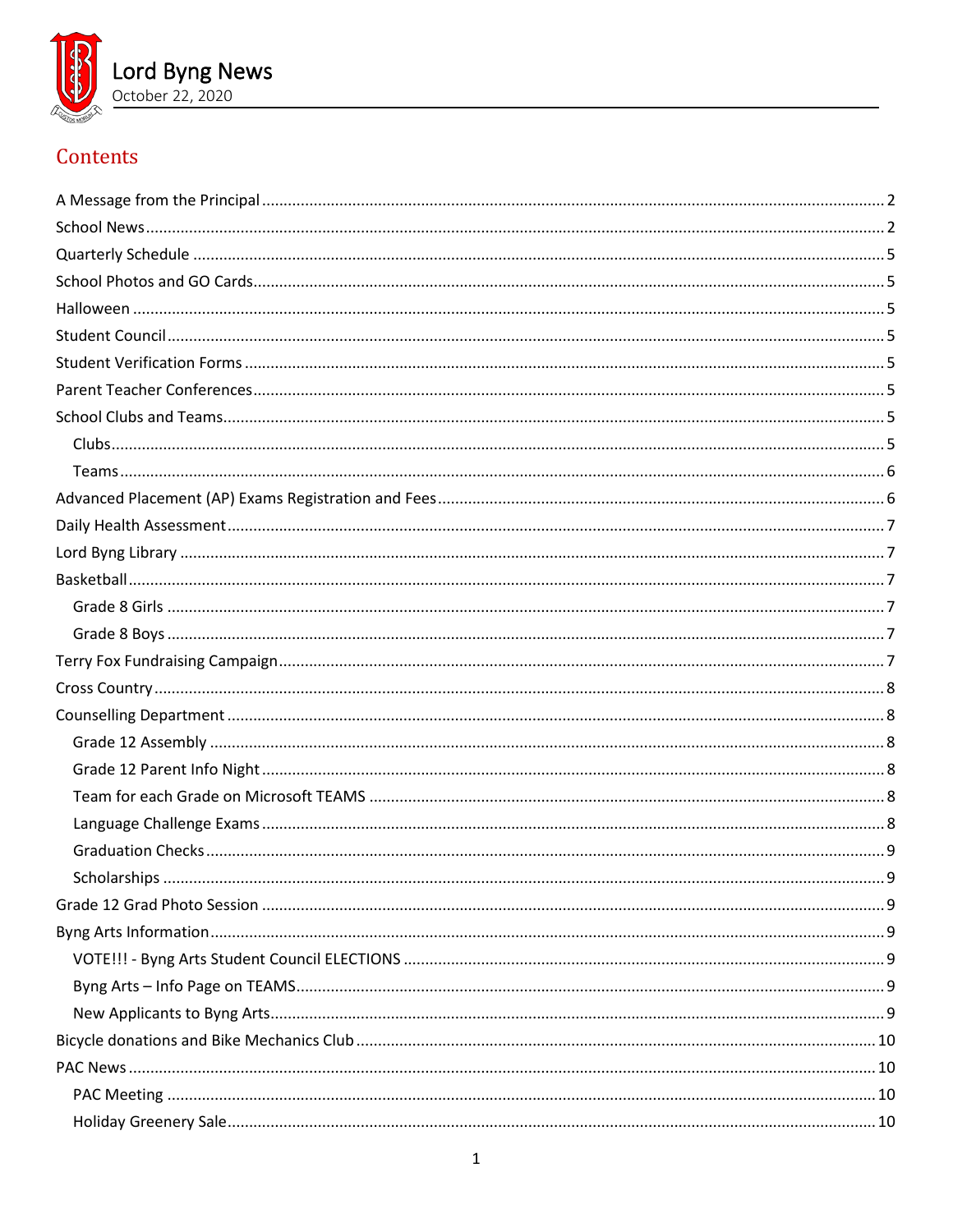## <span id="page-1-0"></span>**A Message from the Principal**

Dear Lord Byng Parents, Students and Community Members,

With our mid quatre reporting now completed for our first instructional quatre of the year I would like to take this opportunity to once again thank all of our teachers and our office team for all of their work to complete student reports this week. Special thanks in particular go to our teacher leadership team Ms. Lori York, Mr. Scott McKeen and Ms. Wood that have been working with staff, students and parents to provide guidance and understanding of our new reporting standards for all grade 8 and 9 students.

Of course our parents, guardians and students are important partners in our work and I would like to especially thank you all for the efforts you are all making to support the school and community keeping us safe and connected. Each day students are wearing masks and are happy and excited to be in classes and learning with their peers and teachers. Your support in getting them here and supporting us with our health and safety guidelines is fantastic and really contributes to the positive energy that we all enjoy at Byng!

Tomorrow is our second professional development day of the school calendar year and a much-needed opportunity for teachers and staff to attend their Provincial Specialist Association conferences that will be held virtually this year. These opportunities for collaboration, curriculum development and professional engagement are vital components of staff professional development and will be of particular value this year as staff share ideas on how to optimize student learning particularly through the use of on-line, remote and blended learning strategies.

Thanks once again to all of you for your continued support during these challenging times,

#### <span id="page-1-1"></span>Mr. Wilmann

#### **School News**

The mystery teacher who was able to be in two places at one time was Mr. Wong! Walking through the hallways on Monday Mr. Wong's voice could be heard from his Math class and he could also be seen on the whiteboard. Not only was Mr. Wong teaching the 15 students directly in front of him, but he was using a recorded lesson as an instructional tool with himself providing the instruction.

Check out the You-Tube Channel if you would like to see this creative educator in action: https://www.youtube.com/channel/UC-AGzP4EVbwrDV-eXpqWHXg/videos Great work Mr. Wong!!!

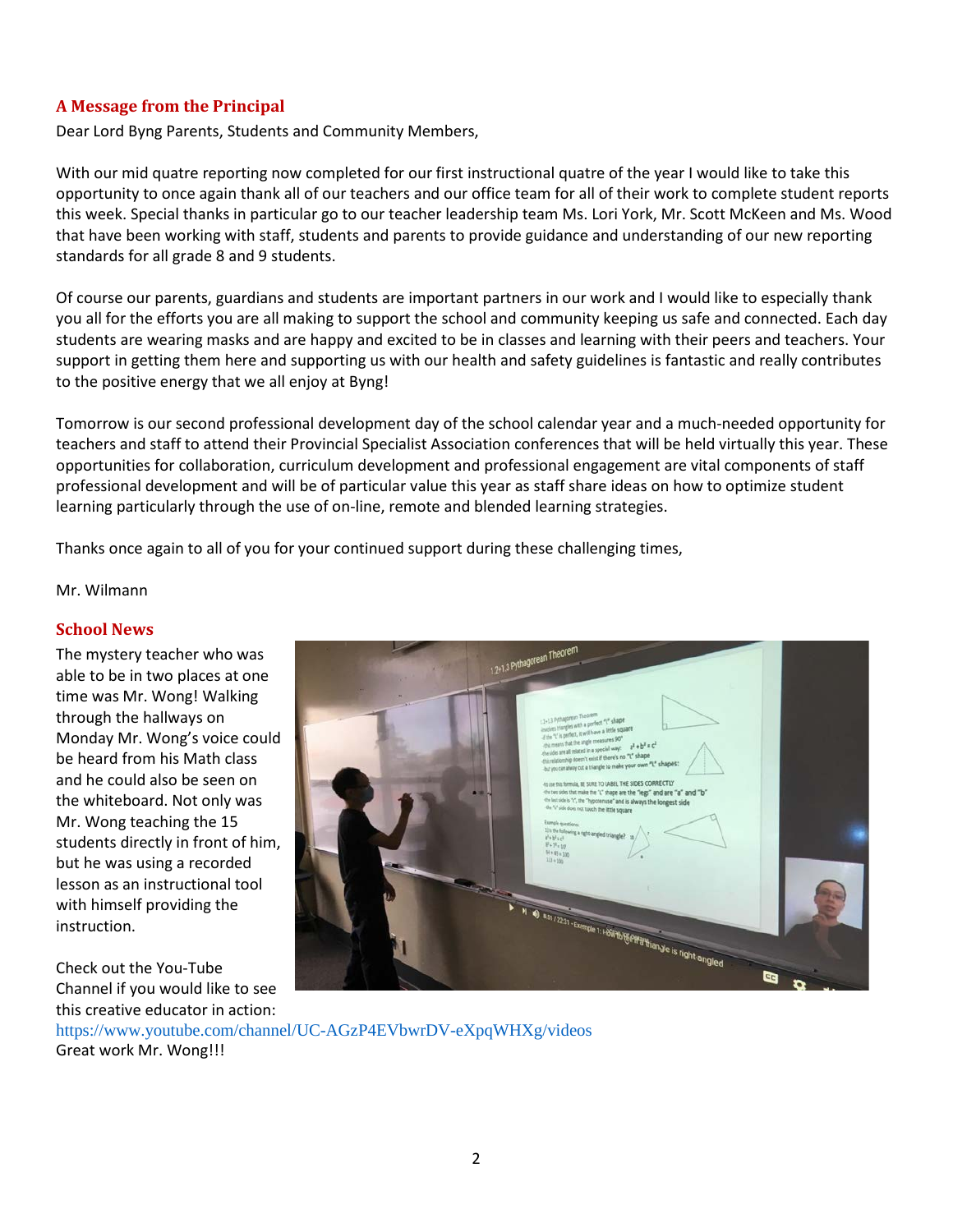Our stairwells are being transformed by a series of students working on an art installation. The artwork is the work of students form Ms. York's Fine Arts class using techniques used to create visual illusions. Students worked in small teams and collaborated on unique versions of directional arrows using vinyl tape to create their colourful designs. Not only do the newly added directional arrows provide a clear pathway for staff and students to navigate our myriad of hallways and corridors with ease they also add colour and texture to the school bringing the typical VSB to life!!! Great work Ms. York and your Fine Arts students thank you!!!



**One of the Stairwell Installation Teams at work.** From Left to right: Jada Skujins, Jemma Felts, Jennifer Liu and Leela Rao

Capstone takes off this year at Byng for the first time. This final project has provided a rich opportunity for students to authentically reflect their learning through the completion of a personal project. One example of a project that is currently taking place with the support of sponsor teacher Mr. McKeen and mentor Indigenous Artist and Cultural educator Dave Robinson. Dana and Lina and Lynne are some of the students that are involved in the project and have been meeting with Dave one a weekly basis to develop and to share ideas. This week Dave brought carving equipment and a plank of 160-year-old cedar for the students to work on for their Capstone Project.

**Grade 12 students work on their Capstone Project with the help of teacher sponsor Mr. McKeen and mentor Dave Robinson** 

**(above).** Dana Selo, Lina Pederson and Lynne Walker

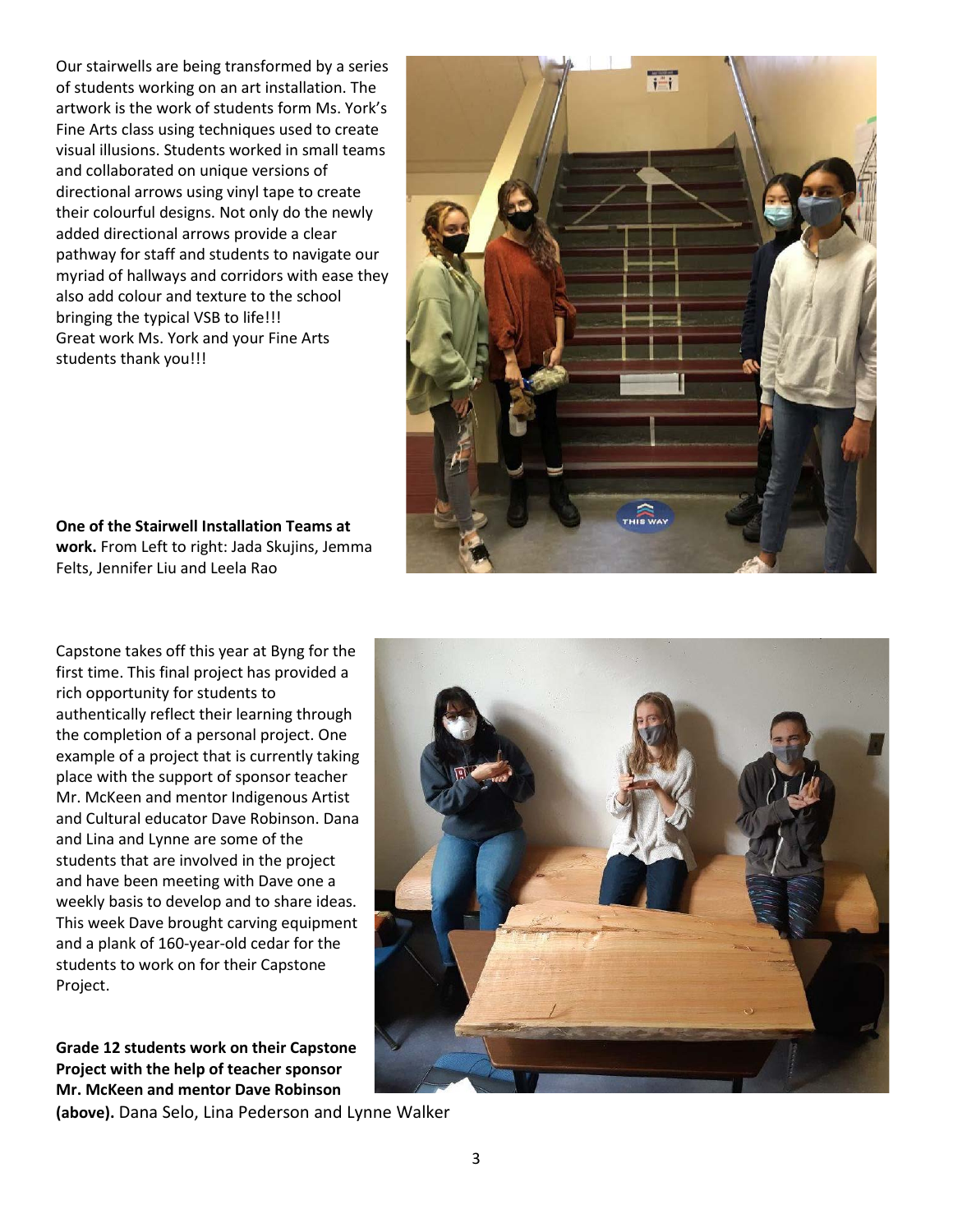Mr. Gustainis's missing door has been taken by Indigenous artist Jason Taylor from Alert Bay on Vancouver Island. Jason is currently working on the door as the centre piece of the wall mural that is being created in room 108. The room that has been developed by Mr. Chad Carpenter from the Indigenous Education Department as a welcoming and safe space for peoples of all cultures has been renamed "Where Nations Gather", a space that he shares with our SACY youth worker Jaclyn Chang. Working with the students Jason will be including a medicine wheel to represent the peoples from "all nations" hence the name of the room "Where Nations Gather".

**The missing door from Mr. Gustainis's Math Class takes shape as the artist Jason Taylor completes the central figure for the wall mural (above).**



Mark Reid and Alison Newton from VSB Career Programs were at Byng on Friday to create a short infomercial video to promote the VSB Career Programs. With the help of Byng Drama teacher Ms. Maclean and Senior Byng Theo Co students the team were able to successfully create their video.

Thanks, Jen, for your talented team and for supporting Mark, Alison, and the Career Programs Team!

Great work!!!

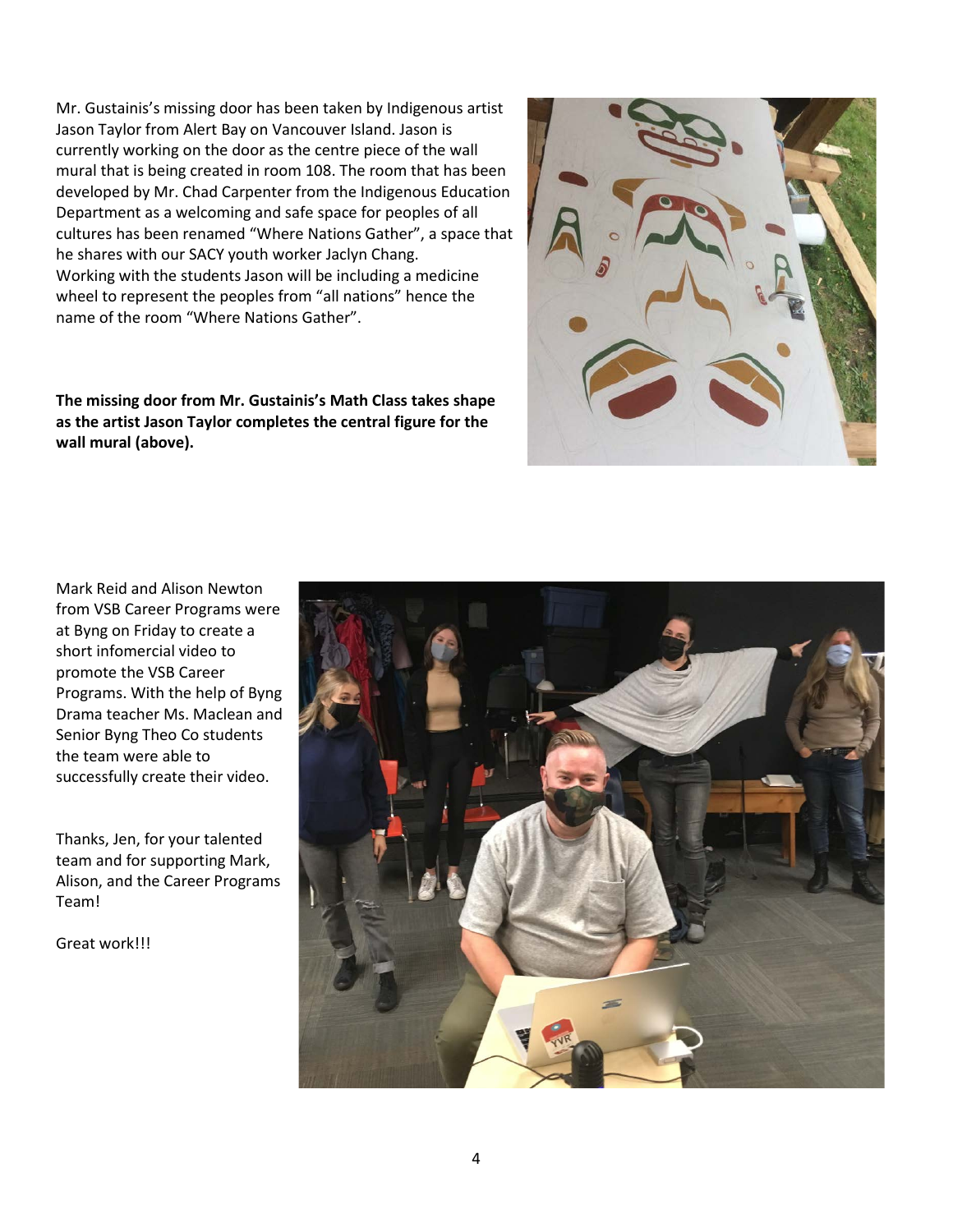## <span id="page-4-0"></span>**Quarterly Schedule**

Reminder that your D1(P1) class will be remote again next week, and your D1(P2) class will be face to face (F2F). See rotation schedule: [Student F2F Rotation Calendar.](https://www.vsb.bc.ca/repository/SBAttachments/8e11130a-23bc-4157-9294-1c252018cc4d_STUDENTF2FandRemoteBlockCalendar2020-2021.pdf)

#### <span id="page-4-1"></span>**School Photos and GO Cards**

Click [here](https://artona.com/schools/BYNG/programs/school_photo) to order your school photos. Please disregard the deadline. GO Cards will be handed out to students on November  $4<sup>th</sup>$  in their 1.1 class.

<span id="page-4-2"></span>Retakes will take place on Tuesday, November 17<sup>th</sup>.

#### **Halloween**

Are you wearing a costume during Halloween? Ask yourself some critical questions about your costume. Is my costume based on someone's race, ethnicity, or culture? Am I reinforcing stereotypes with the image I am portraying? Is my costume exploiting another culture?

If you see a costume that doesn't sit right with you, start a conversation with that person. Begin a respectful dialogue with that person at an appropriate time and place. Ask them about their costume choice. Your conversation should be about having the person think through their choice, not about right and wrong.

#### <span id="page-4-3"></span>**Student Council**

Any students who would like to be a part of Lord Byng's student council please complete the [Application Form](https://www.vsb.bc.ca/schools/lord-byng/Guidance-and-Support/Student-Council/Documents/sbfile/201021/Student%20Council%20grade%20rep%20application%202020_1.pdf) and email back to Mr. Sandher [\(ksandher@vsb.bc.ca\)](mailto:ksandher@vsb.bc.ca) by Monday, November 2nd. There are several positions available (see form for a full description of each position).

#### <span id="page-4-4"></span>**Student Verification Forms**

Student Verification forms were sent home in September. Please ensure you review the information on the form and indicate any changes (in coloured ink, not black). Please return the form to the office if you have not already handed it in to your teacher.

If your form has the Personal Health number field highlighted, please ensure you add it to the form as it is required for the school to have this information.

<span id="page-4-5"></span>Also, if you have moved please provide a recent copy of a bill so we can update your home address in MyEdBC.

#### **Parent Teacher Conferences**

Due to the COVID-19 meeting restrictions and protocols this event has been cancelled. Please reach out to individual teachers for an update on your child's progress through e-mail and/or arrange for a phone conversation if required. Students will not be dismissed at 2pm on this day as previously scheduled.

#### <span id="page-4-6"></span>**School Clubs and Teams**

<span id="page-4-7"></span>*Clubs*

Any students that would like to start a club are required to find a teacher sponsor.

To join an existing club or to find out more about the club please contact the teacher sponsor.

#### **Club List:**

Avolution Magazine – Mr. Harris [rharris@vsb.bc.ca](mailto:rharris@vsb.bc.ca) Bike Mechanics Club – Mr. Raou[l araoul@vsb.bc.ca](mailto:araoul@vsb.bc.ca) Investment Club – Mr. Wu [pwu@vsb.bc.ca](mailto:pwu@vsb.bc.ca) Korean Language and Culture Club – Ms. Shum [cnshum@vsb.bc.ca](mailto:cnshum@vsb.bc.ca) Lord Byng Debate Club - Ms. Sheppe[t jsheppet@vsb.bc.ca](mailto:jsheppet@vsb.bc.ca)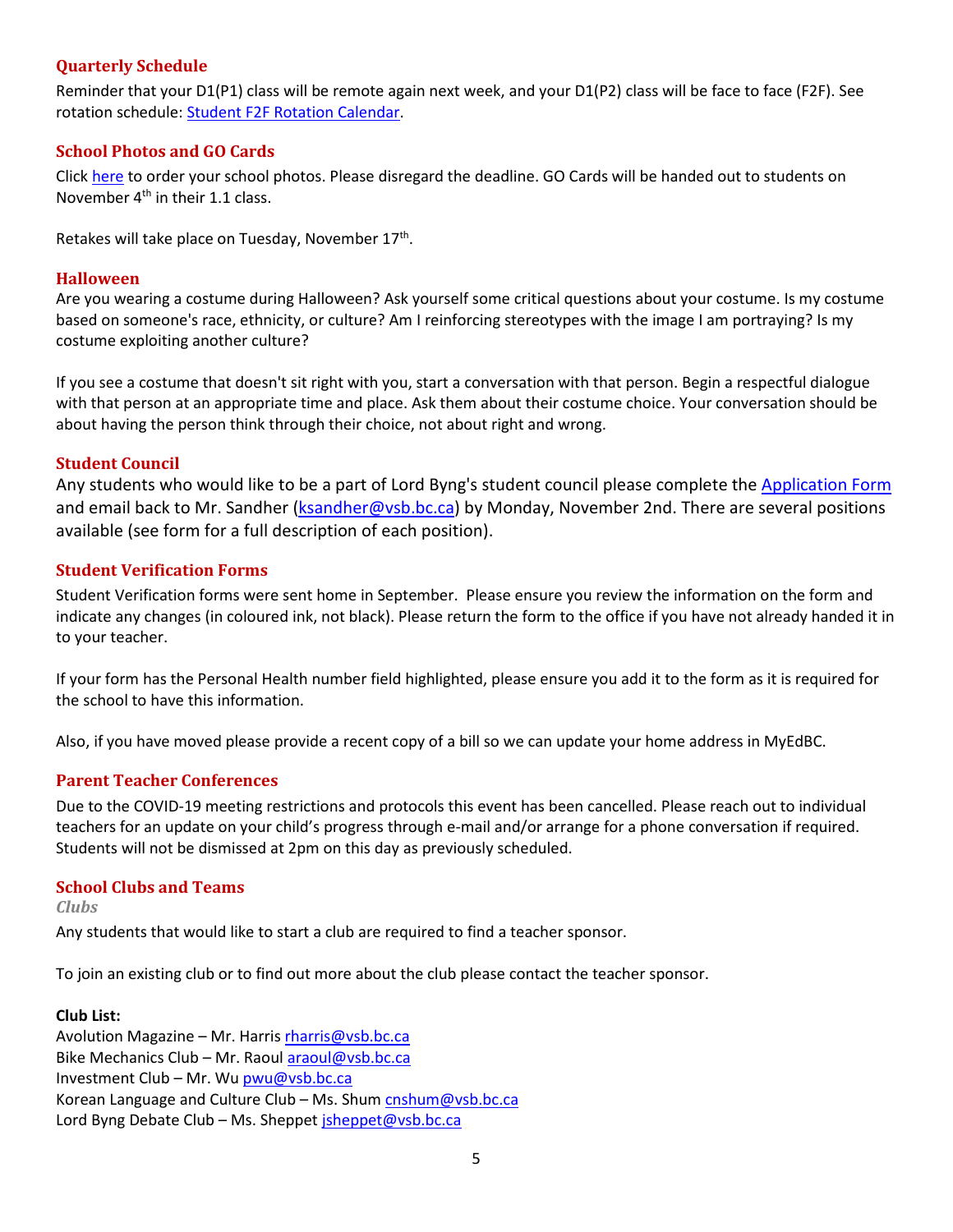#### <span id="page-5-0"></span>*Teams*

Effective October 13, 2020 VSB's senior management has approved schools to move **to stage 2 for extra-curricular athletics**. Here are the key points for stage 2:

## **Teams will be allowed to practice under the following conditions:**

- All participants can safely physically distance for practice (Practice plans will be approved by the Athletic Director and Administration).
- Only Teacher/Staff coaches are allowed. NO community/parent coaches are permitted as this time.
- No spectators are allowed.
- No inter-school sports are allowed at this time.
- No scrimmages or intramurals are allowed within schools at this time.

Individual teacher coaches will be contacting students about when their sports are going to start.

Mr. Sandher Athletic Director

## <span id="page-5-1"></span>**Advanced Placement (AP) Exams Registration and Fees**

Congratulations on enrolling in an Advanced Placement Course at Lord Byng Secondary. To register for your AP exam, you must complete the following steps:

- 1. Order an AP Exam via MyAP
	- o Sign into [myap.collegeboard.org](https://myap.collegeboard.org/login)
	- o Use the access codes provided by your AP teacher(s) to join your AP class section(s).
	- o Under "Order Exam?" change "Undecided" to "Yes"
		- **If not ordering an AP exam, change "Undecided" to "No"**
	- o Deadline for AP Calculus, AP Computer Science, AP English Literature and Composition, AP French Language and Culture, AP Drawing and AP 2D Art and Design: **November 6th, 2020**
	- o Deadline for AP Statistics: **March 5th, 2021**
- 2. Pay AP Exam Fee online using the [vsb.schoolcashonline.com](https://vsb.schoolcashonline.com/) system (see Lord Byng website for more information on this system)
	- o For AP Calculus, AP Computer Science, AP English Literature and Composition, AP French Language and Culture, AP Drawing and AP 2D Art and Design:
		- Payment window will be open for AP exam payment between October 19<sup>th</sup> and **November 6<sup>th</sup>**, **2020**
	- o For AP Statistics:
		- Payment window will be open for AP exam payment between February 15<sup>th</sup> and March 5<sup>th</sup>, 2021
	- o AP Exam Fee: \$140

#### **Advanced Placement Exam Schedule**

| Exam                                  | <b>Date</b>                                                                                              | <b>Time</b> |
|---------------------------------------|----------------------------------------------------------------------------------------------------------|-------------|
| AP Calculus AB                        | Tuesday, May 4th                                                                                         | $8:00$ am   |
| AP Computer Science A                 | Thursday, May 6th                                                                                        | 12:00 pm    |
| AP English Literature and Composition | Wednesday, May 5 <sup>th</sup>                                                                           | 8:00 am     |
| AP French Language and Culture        | Monday, May 10 <sup>th</sup>                                                                             | $8:00$ am   |
| <b>AP Statistics</b>                  | Thursday, May 13th                                                                                       | 12:00 pm    |
| <b>AP Drawing</b>                     | Portfolio Submission Final Deadline: Fri, May 7th<br>(Portfolios need to be completed before this date.) |             |
| AP 2D Art and Design                  |                                                                                                          |             |

*For students not enrolled in an AP class at Lord Byng please visit the [VSB website](https://www.vsb.bc.ca/Student_Learning/Secondary/Advanced_Placement_Exams/Pages/Default.aspx) for more information.*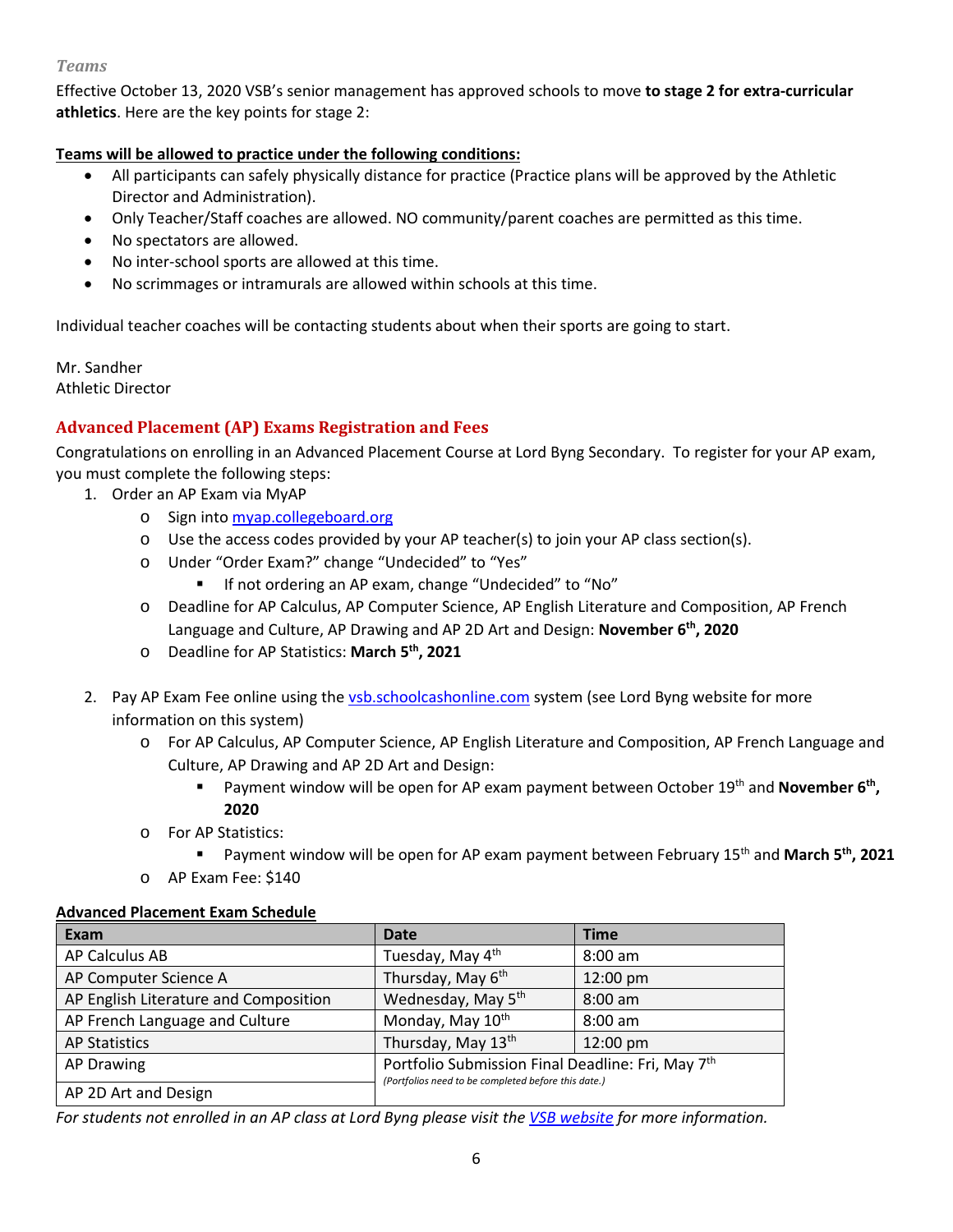#### <span id="page-6-0"></span>**Daily Health Assessment**

Please see the revised [Daily Health Assessment](https://www.vsb.bc.ca/repository/SBAttachments/8e11130a-23bc-4157-9294-1c252018cc4d_DailyHealthAssessment-Student_Sept15003.pdf) form (revised Sept. 15, 2020). If any of your children are experiencing any of the symptoms of illness on the form, contact a health-care provider for further assessment. This includes 8-1-1, or a primary care provider like a physician or nurse practitioner.

## <span id="page-6-1"></span>**Lord Byng Library**

The library will be up and running, with some adjustments, this year. We are trying to support student learning and reading as safely as possible. We will not have in and out privileges into the library for students to check out books, however, they will be able to request books.

Students are encouraged to access *lordbynglibrary.weebly.com* to browse the catalogue. There is a BOOK REQUEST FORM button that allows students to enter information on how the Ms. Rezler can locate them when they are at school in order for the books to be delivered to them during that class. Additionally, there is a BOOK REQUEST FORM on the library door for students to fill out with a red folder for the drop off of the form.

It is so important that students continue to read. Ms. Rezler is happy to help with book recommendations as well as research for assignments. Please email her if your student has any questions or would like some support from the library on their schoolwork.

#### *KEEP ON READING!!*

<span id="page-6-2"></span>If you still have any books at home, please return them as soon as possible. Thank you.

#### **Basketball**

#### <span id="page-6-3"></span>*Grade 8 Girls*

All Grade 8 Girls interested in playing basketball this year please go to the main gym on Tuesday, October 27th at 11:35 am for a sign up and information session. If you cannot make it please email Mr. Sandher [\(ksandher@vsb.bc.ca\)](mailto:ksandher@vsb.bc.ca) to sign up.

#### <span id="page-6-4"></span>*Grade 8 Boys*

All Grade 8 Boys interested in playing basketball this year please go to the main gym on Wednesday, October 28th at 11:35 am for a sign up and information session. If you cannot make it please email Mr. Sandher [\(ksandher@vsb.bc.ca\)](mailto:ksandher@vsb.bc.ca) to sign up.

## <span id="page-6-5"></span>**Terry Fox Fundraising Campaign**

So far, we have raised approximately \$3,800 for the Terry Fox fundraising campaign. Donations can still be made on-line or in person to your current quarter one teachers.

Please click [HERE](https://secure.terryfox.ca/registrant/TeamFundraisingPage.aspx?TeamID=915903) to donate and help us reach our goal of \$8000. Thank you for your supporting our school in the fight against cancer and continuing Terry's legacy! #terryfoxschoolrun @terryfoxfoundation Congratulations to this year's top runners!

The top female athlete was Skye Higgins: 9:40. The top male athlete was Zachary Mullin: 7:58.

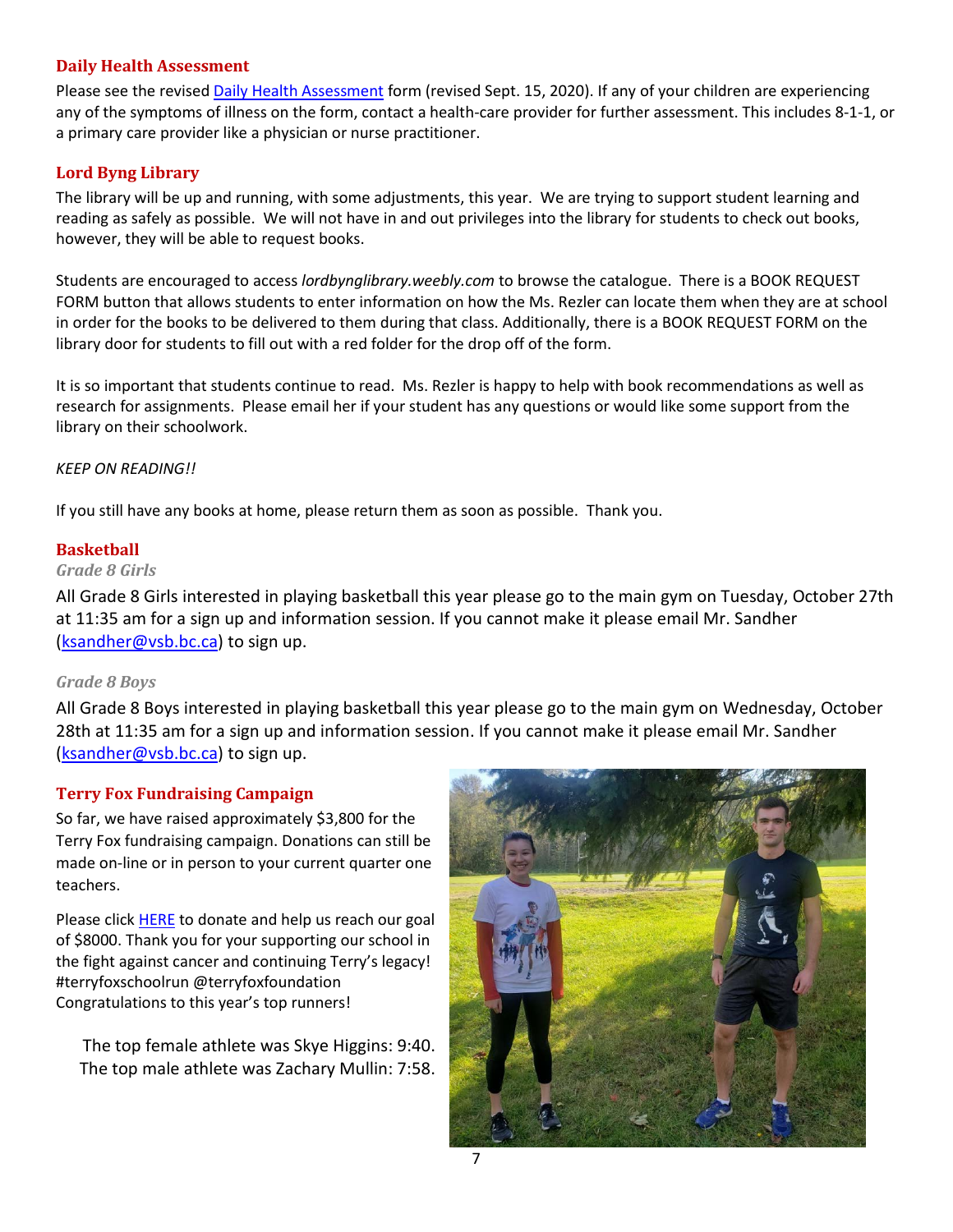## <span id="page-7-0"></span>**Cross Country**

We have been approved for cross country practices and virtual competitions! We will have at least three competitive opportunities this year.

Our meet schedule will be as follows:

- League Meet # 1: Wednesday, October 28th at Jericho Beach Park Girls 3:30 pm, Boys 3:45 pm
- League Meet # 2: Thursday, November 5th at Jericho Beach Park Girls 3:30 pm, Boys 3:45 pm
- City Finals (TBA Announced)

Practices are every Monday and Wednesday (rain or shine) when there is not a scheduled meet. All athletes must complete an ATHLETE CONSENT form and a STUDENT-ATHLETE and PARTICIPANT AGREEMENT prior to their first practice. Please contact Mr. Jack for more details.

We are still accepting new registrations.

<span id="page-7-1"></span>For more information, contact Mr. Jack at [bjack@vsb.bc.ca](mailto:bjack@vsb.bc.ca) for more information.

## **Counselling Department**

Counsellors have been assigned to students by their last name (for all grades):

| A to Gr   | Mr. R. Greenshields rgreenshields@vsb.bc.ca                 |
|-----------|-------------------------------------------------------------|
| Gs to L   | Ms. J. Radic jradic@vsb.bc.ca                               |
| M to Te   | Mr. R. Rymer rrymer@vsb.bc.ca (Ms. Smith is currently away) |
| Tf to $Z$ | Ms. Birsan ibirsan@vsb.bc.ca                                |

## <span id="page-7-2"></span>*Grade 12 Assembly*

Counsellors are organizing a grade 12 assembly on Wednesday, October  $28<sup>th</sup>$  during Flex A and Flex B. More information is on the Grade 12 [TEAMs](https://teams.microsoft.com/l/channel/19%3ae7e4fec8cb2e4292b0ddc74d3dbca036%40thread.tacv2/General?groupId=1a3c2e10-7b6c-46ac-8286-7f303f1e4397&tenantId=0b8a2e58-7b30-4a08-bab7-d75559e0e3a5) page. Any grade 12 students with a spare during period 1-2, please email Ms. Radic so that we can arrange your spot.

## <span id="page-7-3"></span>*Grade 12 Parent Info Night*

Save the Date! Counsellors are organizing a *Post-Secondary and Beyond Info Night* on Tuesday, November 3rd at 7pm. This is will be a virtual Zoom presentation, more information will be provided soon.

## <span id="page-7-4"></span>*Team for each Grade on Microsoft TEAMS*

Counsellors have set up classroom groups for each grade on Microsoft Teams platform. Students will be able to click on for example, **Grade 12 - 2020/21 (Counselling) team** if they are a grade 12 student, and read all the various posts on graduation, scholarships, post-secondary information, volunteering opportunities, etc. We hope that you check this regularly as it will contain super valuable information. Any students that are not part of their grade counselling TEAM please notify your counselor so that we can add you.

## <span id="page-7-5"></span>*Language Challenge Exams*

Language Challenge Exams: Information about Language challenge exams can be found in the counselling office. Please note that students are required to fill out the forms online this year and then print out the completed forms to return to counsellors. Handwritten applications will be returned to be filled out online and then printed. The due date for the application is November 6, 2020. We are not able to take ANY late applications.

Please see Lord Byng website for all the details: [Language Challenge Exams and External Credits](https://www.vsb.bc.ca/schools/lord-byng/Teaching-and-Learning/Classes-and-Departments/Counselling/Pages/Language-Challenge-Exams-and-External-Credits.aspx?rf=830e511d-a1a4-4faf-99d0-28b1736820df)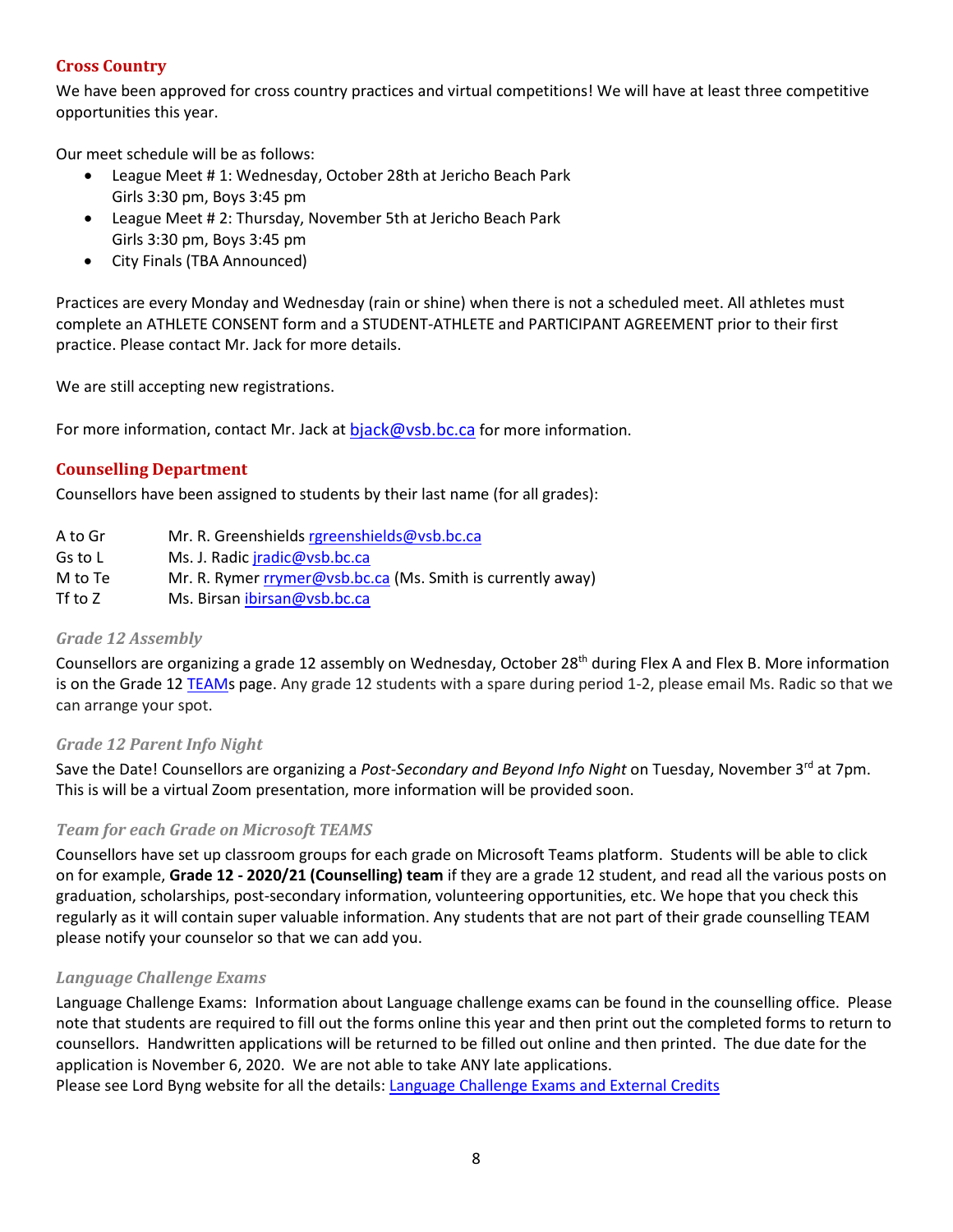## <span id="page-8-0"></span>*Graduation Checks*

<span id="page-8-1"></span>Click [here](https://www.vsb.bc.ca/schools/lord-byng/Guidance-and-Support/Grade%2012/Documents/sbfile/201020/Grad%20check%20letter%20Oct%202020_1.pdf) for information on graduation requirements from Mr. Wilmann.

#### *Scholarships*

Dear Grade 12s,

For scholarship info please check our Teams Grade 12 Counselling group. Also, some information can be found on our school [website.](https://www.vsb.bc.ca/schools/lord-byng/Teaching-and-Learning/Classes-and-Departments/Counselling/Pages/Scholarships.aspx)

## <span id="page-8-2"></span>**Grade 12 Grad Photo Session**

It is not too late to schedule an appointment for Grad Photos! Please see link for more info and to book your appointment:<https://artona.com/schools/BYNG/programs/graduation>

#### <span id="page-8-3"></span>**Byng Arts Information**

<span id="page-8-4"></span>*VOTE!!! - Byng Arts Student Council ELECTIONS* 

#### *It's time to vote Byng Arts!*

Elections for Student Council Executive are open on Teams **beginning Thursday, October 22 until noon (12pm) Friday, October 23rd**. Our list of candidates is below:

| <b>First Name</b> | Last Name | Position applying for | Link to speech               |
|-------------------|-----------|-----------------------|------------------------------|
| Mindy             | Lee       | President             | https://youtu.be/XWTkpOcogxw |
| Theo              | Robson    | President             | https://voutu.be/8oavGfXKPYc |
| Grace             | Du        | Vice-President        | https://youtu.be/RORLcU9nR-0 |
| Pamela            | Peng      | Vice-President        | https://youtu.be/xVmt4vZa0zE |
| Megan             | Wang      | Vice-President        | https://youtu.be/L0Ltv241wMY |
| Sarah             | Wang      | Vice-President        | https://youtu.be/z7eoFNtHnUA |
| <b>Nina</b>       | Chen      | Secretary / Treasurer | https://youtu.be/AELpDoi-YMg |
| Camille           | Griffiths | Secretary / Treasurer | https://voutu.be/2Ybzohkln3s |
| Isabelle          | Printz    | Secretary / Treasurer | https://youtu.be/C9rQfCzuZUE |
| Darren            | Yang      | Secretary / Treasurer | https://youtu.be/OMZ4HGbc EM |

**CLICK on the following link** to go to the Byng Arts Team site and vote: **[Jon Hartley-Folz: Student Council Elections -](https://teams.microsoft.com/l/message/19:3fe4e41f5cda49bc99258aeefc3675d2@thread.tacv2/1603372874201?tenantId=0b8a2e58-7b30-4a08-bab7-d75559e0e3a5&groupId=5dc4358e-aa76-4614-aa33-8879c68bb8a4&parentMessageId=1603372874201&teamName=Byng%20Arts%20Academy%20-%20Program%20Info%20Site&channelName=General&createdTime=1603372874201) Vote Here** posted in Byng Arts Academy - Program Info Site/General at Oct 22, 2020 6:21 AM

We are very excited to bring the council back together to create something amazing out of the current reality we all live in. The Executive members lead the council, organize the planning and execution of events, and inspire all members to work together to overcome problems and find creative solutions. The election is NOT a popularity contest - each Executive position requires strong commitment and dedication to the council.

#### <span id="page-8-5"></span>*Byng Arts – Info Page on TEAMS*

Please stay tuned and use the Team site to keep up with new information for Byng Arts. If you haven't checked out the site, please do so (it can be found attached to your TEAMS page – please contact me if you do not have a link on your TEAMS page and I will add you [jhartley@vsb.bc.ca\)](mailto:jhartley@vsb.bc.ca).

#### <span id="page-8-6"></span>*New Applicants to Byng Arts*

In response to Covid-19, we are reworking our intake process, keeping what we can and coming up with new steps where necessary. Please consult our website for the most up to date information:<http://byng2.vsb.bc.ca/byngarts/> To help keep you informed, we will post a set of information videos on November 4th (this is in lieu of our Parent Info Night). Online applications will be available beginning November 9th. We will not use physical applications this year.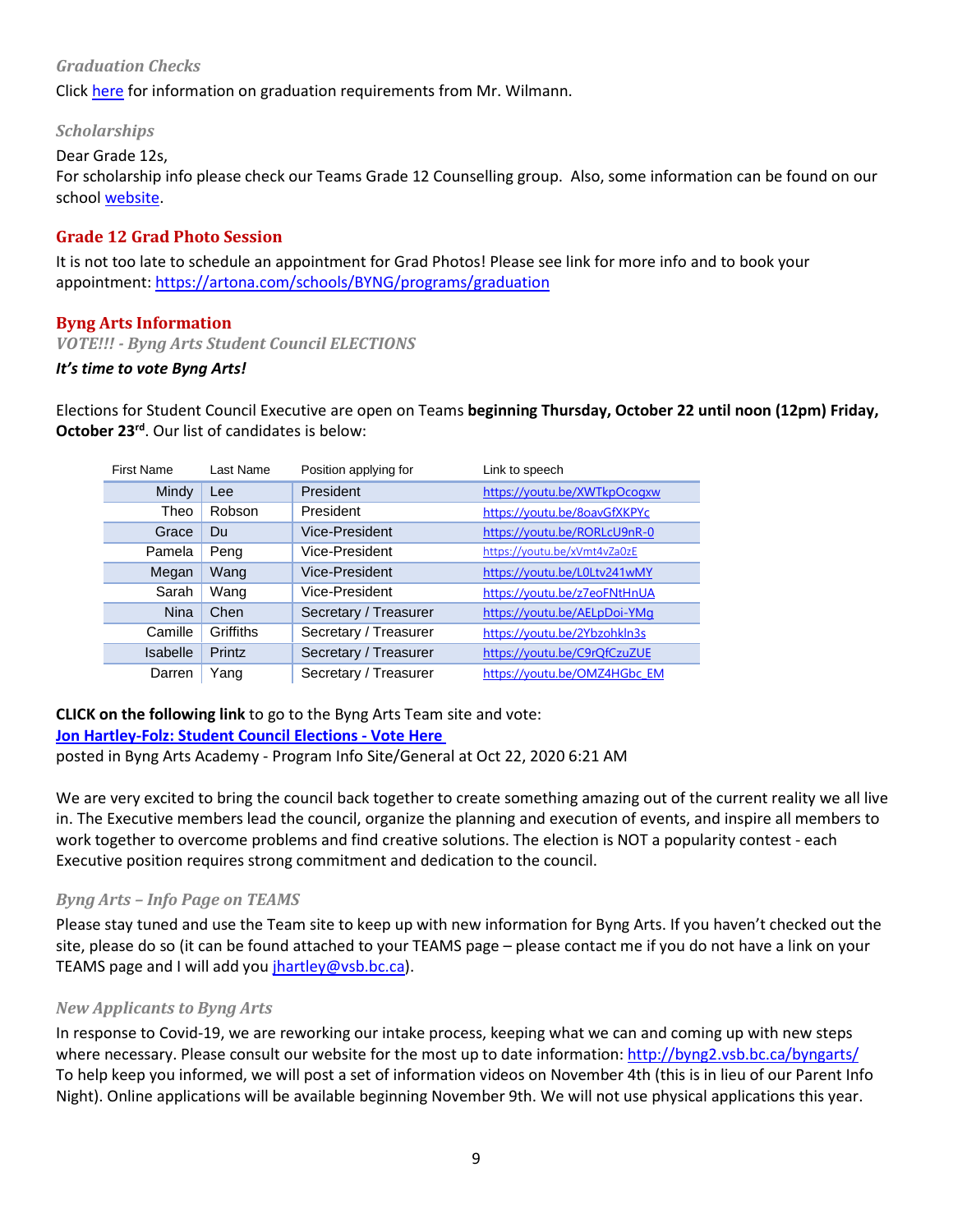## <span id="page-9-0"></span>**Bicycle donations and Bike Mechanics Club**

A HUGE thank you to parents and students who in the last two weeks donated 20 bicycles for the eventual use by teachers with their classes to expand Byng's place-based learning opportunities. Please note that for now we will not be taking any more donations due to limited storage space.

Now we need to tune up and repair many of them! This is a call out to students who are interested in bicycle mechanics to help out. The Bike Mechanics Club will meet as soon as we get approval due to Covid safety protocols. Any students interested in learning about how to fix bikes and/or join the club, please contact Mr. Raoul at [araoul@vsb.bc.ca.](mailto:araoul@vsb.bc.ca) No experience with bike mechanics necessary, so please come and learn this fantastic skill. Bring your own bike too if it needs some tender loving care.

## <span id="page-9-1"></span>**PAC News**

## <span id="page-9-2"></span>*PAC Meeting*

Dear Byng families,

**LAST NIGHT's PAC MEETING** - Thanks to everyone who was able to join us last night - we had over 95 parents and caregivers join in! For those of you who could not join us, a link to the recorded meeting is below. Lots of great information was shared last night so if you still have questions about what is happening at Byng, we encourage you to listen to the recording. Sincere thanks to Principal Wilmann, Vice-Principals Mr. Vulgaris and Ms. Wood, Teacher Representative Ms. Sheppet and special speakers Mr. McKeen and Mr. Wu ,as well as to Byng Students Victoria Deng and Michael Li for taking time to an update on a great work the Byng Student Forum is doing. Our next PAC Meeting will be on Wednesday, November 18<sup>th</sup> at 7:00pm via Zoom.

Lord Byng PAC October 21<sup>st</sup> Meeting Recording Password is LBPAC2020! *Please note recordings will be available for 7 days*

**Upcoming DPAC presentations:** Vancouver DPAC is hosting a number of upcoming presentations and meeting which may be of interest to parents.

Thursday Oct 22 - Supporting your child's mental health during COVID - includes a student panel - [Registration](https://us02web.zoom.us/meeting/register/tZIscuGvrDkqGtZowAWlgxAOqsAdpP1YE5D4)

Thursday Oct 29 - Townhall Q&A regarding VSB budget including process, Long Range Facilities Planning (LRFT), COVID, school fees, etc. Think of all your process, procedure, and data questions for Secretary-Treasurer David Green and the finance team. [Form for questions](https://docs.google.com/forms/d/e/1FAIpQLSdWtHE6mBnpF2TobxsBLAr9KkEnYQUsZWrbluiE7QMU4WeT4A/viewform) (submit by October 20) and [registration.](http://vancouverdpac.org/2020-2021-school-year)

## <span id="page-9-3"></span>*Holiday Greenery Sale*

**BYNG GRAD COMMITTEE NEEDS YOUR SUPPORT** - Every year, the Byng Parent Grad Committee undertakes to raise a significant amount of funding to support events and festivities to ensure a memorable Grade 12 graduation. While you might not have a child in Grade 12, we encourage you to support their efforts where you are able.

The first Grad 2021 fundraiser, the Holiday Greenery Sale is under way. This year we will be selling beautiful poinsettias in three colours (red, white and pink) gorgeous holiday wreaths, and succulent bowls. Please note, this year plants will be available for curbside pick-up at a Grad Parent's home (address to be announced) NOT at Lord Byng.

To view brochure and pricing, and order: <https://lordbyngsec.growingsmilesfundraising.com/home> Thank you for supporting Lord Byng Grad 2021